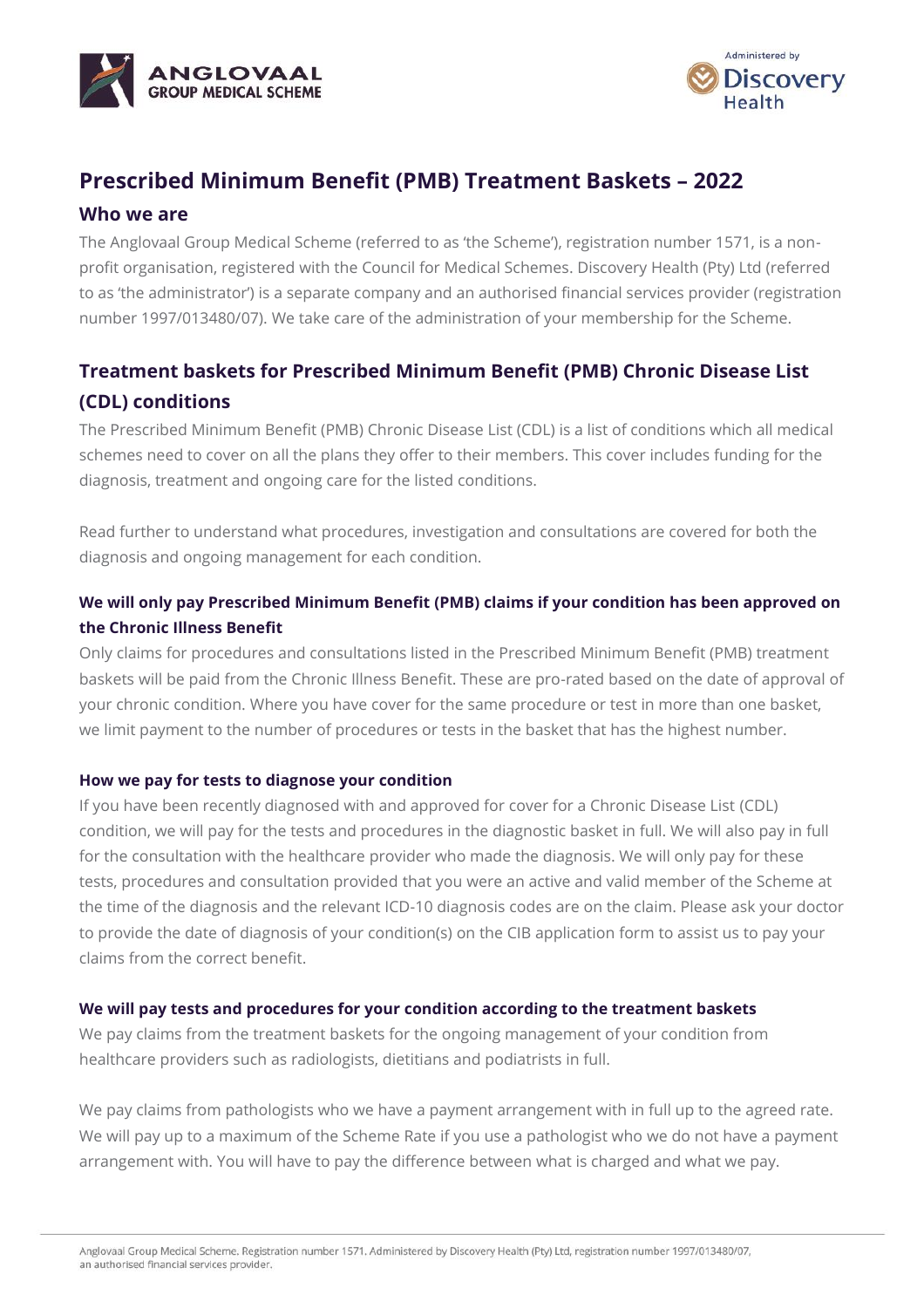



#### **How we pay GP consultations related to your condition**

We pay for four (4) consultations that are related to your approved condition a year at a GP who is a designated service provider up to the agreed rate. We pay up to a maximum of 100% of the Scheme Rate for consultations with a GP who is not a designated service provider. You must pay any difference between what is charged and what we pay.

#### **How we pay specialist consultations related to your condition**

Depending on your condition, we pay for a specific number of consultations with a specialist as listed in the treatment baskets. We will pay the consultation at a specialist who is a designated service provider up to the agreed rate. We pay up to a maximum of 100% of the Scheme Rate for consultations with a specialist who is not a designated service provider. You must pay any difference between what is charged and what we pay.

#### **Please make sure your claims have the appropriate ICD-10 diagnosis code**

To make sure that we pay your claims from the correct benefit, we need the claims from your healthcare providers to be submitted with the relevant ICD-10 diagnosis codes. Please ask your doctor to include your ICD-10 diagnosis codes on the claims they submit and on the form that they complete, when they refer you to pathologists and radiologists for tests. This will enable pathologists and radiologists to include the relevant ICD-10 diagnosis codes on the claims they submit to ensure that we pay your claims from the correct benefits.

### **We will not pay claims from the Chronic Illness Benefit if these requirements are not met**

We will not pay claims from the Chronic Illness Benefit if:

- the claims are submitted without the relevant ICD-10 diagnosis codes
- you are not yet registered on the Chronic Illness Benefit for a Prescribed Minimum Benefit (PMB) Chronic Disease List (CDL) condition
- you have exceeded the frequency limit on consultations or tests

To find the closest GP or specialist on our network, please log on to www.avgms.co.za, select the AVGMS tab, then go to Find a healthcare professional.

### **Contact us**

You can call us on **0860 100 693** or visit [www.avgms.co.za](http://www.avgms.co.za/) for more information.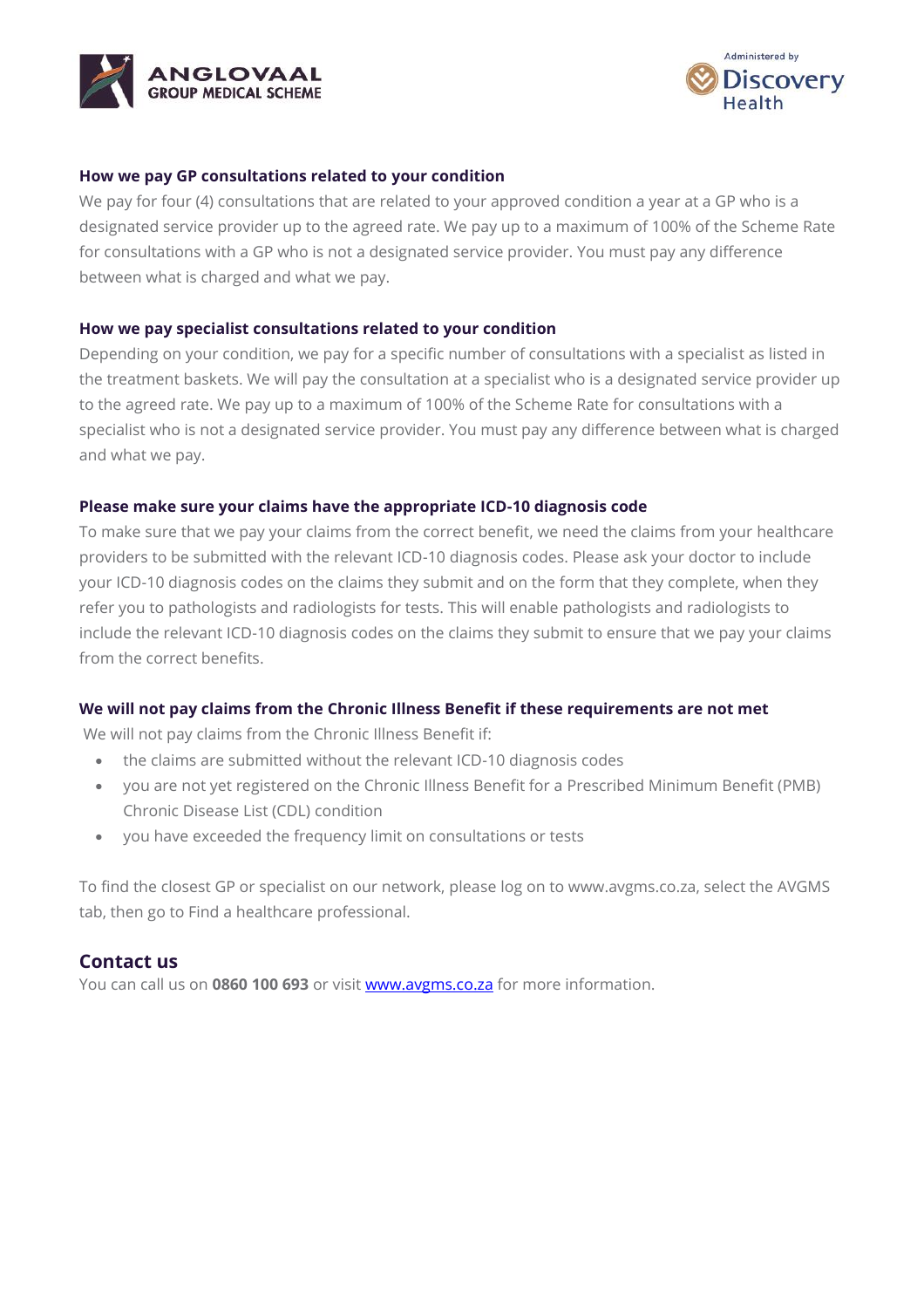



# **Treatment baskets for Chronic Disease List conditions**

| <b>Condition</b>                |                                                 | <b>Diagnostic basket</b>                                   |                                              | <b>Ongoing management basket</b>               |                                                             |                                                           |                                                                |
|---------------------------------|-------------------------------------------------|------------------------------------------------------------|----------------------------------------------|------------------------------------------------|-------------------------------------------------------------|-----------------------------------------------------------|----------------------------------------------------------------|
|                                 | Procedure or test<br>description                | Procedure<br>or test<br>code                               | Number of<br>procedures or<br>tests we cover | Procedure or test<br>description               | Procedure<br>or test<br>code                                | Number of<br>procedures or<br>tests we cover<br>each year | Number of<br>specialist<br>consultations we<br>cover each year |
| <b>Addison's</b>                | U & E only                                      | 4171                                                       | 1                                            | U & E only                                     | 4171                                                        | 3                                                         | $\mathbf{1}$                                                   |
| disease                         | Creatinine                                      | 4032 or<br>4221 or<br>4223                                 | $\mathbf{1}$                                 | Creatinine                                     | 4032 or<br>4221 or<br>4223                                  | 3                                                         |                                                                |
|                                 | Cortisol level                                  | 4499                                                       | $\mathbf{1}$                                 |                                                |                                                             |                                                           |                                                                |
|                                 | <b>ACTH stimulation testing</b>                 | 4523                                                       | 1                                            |                                                |                                                             |                                                           |                                                                |
| <b>Asthma</b>                   | Flow volume test                                | 1188 or<br>1186                                            | 1                                            | Flow volume test                               | 1188 or<br>1186                                             | $\mathbf{1}$                                              | $\mathbf{1}$                                                   |
|                                 | Peak flow                                       | 1192                                                       | $\mathbf{1}$                                 | Peak flow                                      | 1192                                                        | 3                                                         |                                                                |
| <b>Bipolar mood</b><br>disorder | AST - Aspartate<br>aminotransferase             | 4130                                                       | 1                                            | AST - Aspartate<br>aminotransferase            | 4130                                                        | $\overline{2}$                                            | $\overline{2}$                                                 |
|                                 | ALT - Alanine<br>aminotransferase               | 4131                                                       | 1                                            | ALT - Alanine<br>aminotransferase              | 4131                                                        | $\overline{2}$                                            |                                                                |
|                                 | Thyrotropin (TSH)                               | 4507                                                       | 1                                            | Thyrotropin (TSH)                              | 4507                                                        | 1                                                         |                                                                |
|                                 | U & E only                                      | 4171                                                       | $\mathbf{1}$                                 | U & E only                                     | 4171                                                        | $\overline{2}$                                            |                                                                |
|                                 |                                                 |                                                            |                                              | Lithium - flame ionisation                     | 4067                                                        | $\overline{2}$                                            |                                                                |
|                                 |                                                 |                                                            |                                              | Drug level in biological<br>fluid              | 4081 or<br>4370 or<br>4493                                  | 3                                                         |                                                                |
|                                 |                                                 |                                                            |                                              | Creatinine                                     | 4032 or<br>4221 or<br>4223                                  | $\overline{2}$                                            |                                                                |
| <b>Bronchiectasis</b>           | Flow volume test                                | 1188 or<br>1186                                            | 1                                            | Flow volume test                               | 1186                                                        | $\mathbf{1}$                                              | $\mathbf{1}$                                                   |
|                                 | Peak flow                                       | 1192                                                       | 1                                            | Peak flow                                      | 1192                                                        | $\overline{2}$                                            |                                                                |
|                                 | X-ray of the chest two<br>views, PA and lateral | 30110                                                      | 1                                            |                                                |                                                             |                                                           |                                                                |
|                                 | Sputum MC&S - sputum<br>analysis for infection  | 3867&<br>3881&<br>3885&<br>3887&<br>3895&<br>3923&<br>3924 | $\mathbf{1}$                                 | Sputum MC&S - sputum<br>analysis for infection | 3867&<br>3881&<br>3885&<br>3887&<br>3895 &<br>3923&<br>3924 | $\overline{4}$                                            |                                                                |
| <b>Cardiac failure</b>          | ECG - Electrocardiogram                         | 1232 or                                                    | $\mathbf{1}$                                 | ECG - Electrocardiogram                        | 1232 or                                                     | 3                                                         | $\overline{2}$                                                 |
|                                 |                                                 | 1233 or<br>1234 or<br>1235 or<br>1236                      |                                              |                                                | 1233 or<br>1234 or<br>1235 or<br>1236                       | $\mathbf{1}$                                              |                                                                |
|                                 | Echocardiography                                | 3621 &<br>3622 &<br>3623&<br>3620 &<br>3625                | $\mathbf{1}$                                 | Echocardiography                               | 3621 &<br>3622 &<br>3623&<br>3620 &<br>3625                 | $\overline{2}$                                            |                                                                |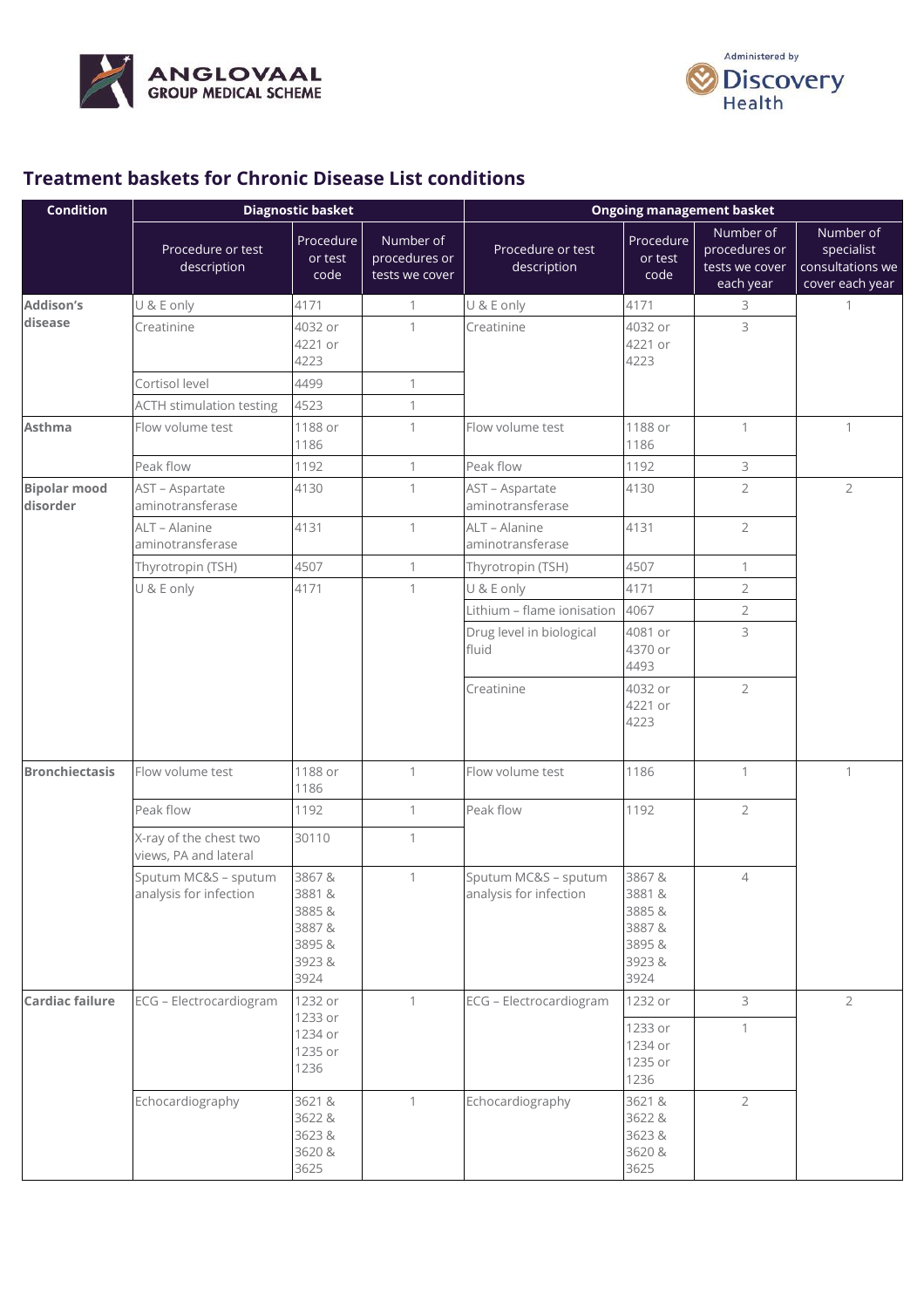



| <b>Condition</b>                 | <b>Diagnostic basket</b>                        |                                              |                                              | <b>Ongoing management basket</b>                |                                            |                                                           |                                                                |
|----------------------------------|-------------------------------------------------|----------------------------------------------|----------------------------------------------|-------------------------------------------------|--------------------------------------------|-----------------------------------------------------------|----------------------------------------------------------------|
|                                  | Procedure or test<br>description                | Procedure<br>or test<br>code                 | Number of<br>procedures or<br>tests we cover | Procedure or test<br>description                | Procedure<br>or test<br>code               | Number of<br>procedures or<br>tests we cover<br>each year | Number of<br>specialist<br>consultations we<br>cover each year |
| Cardiac failure                  | U & E only                                      | 4171                                         | $\mathbf{1}$                                 | U & E only                                      | 4171                                       | 4                                                         |                                                                |
|                                  | Urine analysis (dipstick)                       | 4188                                         | $\mathbf{1}$                                 | Urine analysis (dipstick)                       | 4188                                       | $\overline{4}$                                            |                                                                |
|                                  | B-Type natriuretic peptide                      | 4488                                         | $\mathbf{1}$                                 | B-Type natriuretic peptide                      | 4488                                       | $\mathbf{1}$                                              |                                                                |
|                                  | Creatinine                                      | 4032 or<br>4221 or<br>4223                   | $\mathbf{1}$                                 | Creatinine                                      | 4032 or<br>4221 or<br>4223                 | $\overline{4}$                                            |                                                                |
|                                  | X-ray of the chest two<br>views, PA and lateral | 30110                                        | $\mathbf{1}$                                 | X-ray of the chest two<br>views, PA and lateral | 30110                                      | $\mathbf{1}$                                              |                                                                |
|                                  | Troponin isoforms                               | 4161                                         | 1                                            | Drug level in biological                        | 4081 or                                    | 3                                                         |                                                                |
|                                  | Glucose - random/fasting                        | 4057                                         | $\mathbf{1}$                                 | fluid                                           | 4370 or                                    |                                                           |                                                                |
|                                  | C-reactive protein                              | 3947                                         | 1                                            |                                                 | 4493                                       |                                                           |                                                                |
|                                  | Full blood count                                | 3755                                         | $\mathbf{1}$                                 |                                                 |                                            |                                                           |                                                                |
|                                  | Thyrotropin (TSH)                               | 4507                                         | 1                                            |                                                 |                                            |                                                           |                                                                |
|                                  | Total cholesterol                               | 4027                                         | $\mathbf{1}$                                 |                                                 |                                            |                                                           |                                                                |
| Cardiomyopathy                   | ECG - Electrocardiogram                         | 1232 or                                      | $\mathbf{1}$                                 | ECG - Electrocardiogram                         | 1232 or                                    | 3                                                         | $\overline{2}$                                                 |
|                                  |                                                 | 1233 or<br>1234 or<br>1235 or<br>1236        |                                              |                                                 | 1233 or<br>1234 or<br>1235 or<br>1236      | $\mathbf{1}$                                              |                                                                |
|                                  | Echocardiography                                | 3621 &<br>3622 &<br>3623 &<br>3620 &<br>3625 | $\mathbf{1}$                                 | Echocardiography                                | 3621&<br>3622 &<br>3623&<br>3620 &<br>3625 | $\overline{2}$                                            |                                                                |
|                                  | U & E only                                      | 4171                                         | 1                                            | U & E only                                      | 4171                                       | $\overline{4}$                                            |                                                                |
|                                  | Urine analysis (dipstick)                       | 4188                                         | $\mathbf{1}$                                 | Urine analysis (dipstick)                       | 4188                                       | $\overline{4}$                                            |                                                                |
|                                  | B-Type natriuretic peptide 4488                 |                                              | 1                                            | B-Type natriuretic peptide                      | 4488                                       | $\mathbf{1}$                                              |                                                                |
|                                  | X-ray of the chest two<br>views, PA and lateral | 30110                                        | 1                                            | X-ray of the chest two<br>views, PA and lateral | 30110                                      | $\mathbf{1}$                                              |                                                                |
| <b>Cardiomyopathy Creatinine</b> |                                                 | 4032 or<br>4221 or<br>4223                   | 1                                            | Creatinine                                      | 4032 or<br>4221 or<br>4223                 | $\overline{4}$                                            |                                                                |
|                                  | Glucose - random/fasting                        | 4057                                         | $\mathbf{1}$                                 | Prothrombin index (PI)                          | 3805                                       | 24                                                        |                                                                |
|                                  | C-reactive protein                              | 3947                                         | $\mathbf{1}$                                 | Therapeutic drug level:<br>Dosage               | 3806                                       | 24                                                        |                                                                |
|                                  | Full blood count                                | 3755                                         | $\mathbf{1}$                                 | Drug level in biological                        | 4081 or                                    | 3                                                         |                                                                |
|                                  | Thyrotropin (TSH)                               | 4507                                         | 1                                            | fluid                                           | 4370 or                                    |                                                           |                                                                |
|                                  | Total cholesterol                               | 4027                                         | $\mathbf{1}$                                 |                                                 | 4493                                       |                                                           |                                                                |
| Chronic<br>obstructive           | Flow volume test                                | 1188 or<br>1186                              | $\mathbf{1}$                                 | Flow volume test                                | 1186                                       | $\mathbf{1}$                                              | $\mathbf{1}$                                                   |
| pulmonary<br>disease (COPD)      | X-ray of the chest two<br>views, PA and lateral | 30110                                        | $\mathbf{1}$                                 | Peak flow                                       | 1192                                       | $\overline{2}$                                            |                                                                |
|                                  | Alpha-1-antitrypsin                             | 4005                                         | $\mathbf{1}$                                 | Drug level in biological<br>fluid               | 4081 or<br>4370 or<br>4493                 | $\overline{2}$                                            |                                                                |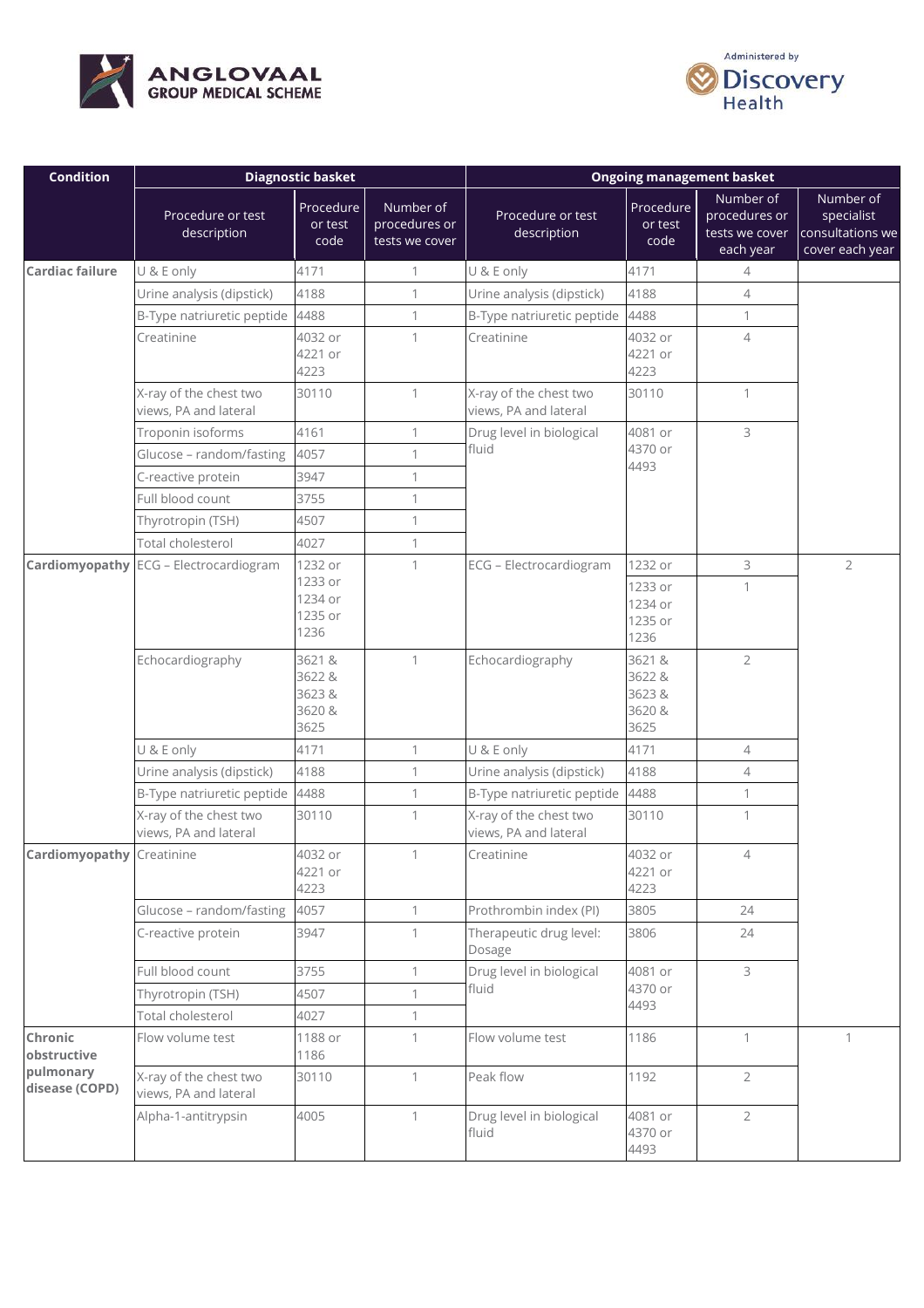



| <b>Condition</b>                  | <b>Diagnostic basket</b>           |                                                  |                                              | <b>Ongoing management basket</b>   |                                                                   |                                                           |                                                                |
|-----------------------------------|------------------------------------|--------------------------------------------------|----------------------------------------------|------------------------------------|-------------------------------------------------------------------|-----------------------------------------------------------|----------------------------------------------------------------|
|                                   | Procedure or test<br>description   | Procedure<br>or test<br>code                     | Number of<br>procedures or<br>tests we cover | Procedure or test<br>description   | Procedure<br>or test<br>code                                      | Number of<br>procedures or<br>tests we cover<br>each year | Number of<br>specialist<br>consultations we<br>cover each year |
| <b>Chronic renal</b><br>disease   | ECG - Electrocardiogram            | 1232 or<br>1233 or<br>1236                       | $\mathbf{1}$                                 | ECG - Electrocardiogram            | 1232 or<br>1233 or<br>1236                                        | 2                                                         | $\overline{2}$                                                 |
|                                   | Full blood count                   | 3755                                             | $\mathbf{1}$                                 | Full blood count                   | 3755                                                              | $\overline{4}$                                            |                                                                |
|                                   | U & E only                         | 4171                                             | $\mathbf{1}$                                 | U & E only                         | 4171                                                              | $\overline{4}$                                            |                                                                |
|                                   | Creatinine                         | 4032 or<br>4221 or<br>4223                       | 1                                            | Creatinine                         | 4032 or<br>4221 or<br>4223                                        | $\overline{4}$                                            |                                                                |
|                                   | Serum calcium                      | 4016 or<br>4017 or<br>4375 or<br>4376            | $\mathbf{1}$                                 | Serum calcium                      | 4016 or<br>4017 or<br>4375 or<br>4376                             | $\overline{4}$                                            |                                                                |
|                                   | Serum phosphates                   | 4109 or<br>4313                                  | 1                                            | Serum phosphates                   | 4109 or<br>4313                                                   | $\overline{4}$                                            |                                                                |
|                                   | Serum parathyroid<br>hormone (PTH) | 4512                                             | $\mathbf{1}$                                 | Serum parathyroid<br>hormone (PTH) | 4512                                                              | $\overline{2}$                                            |                                                                |
|                                   | Protein: Quantitative              | 4213                                             | $\mathbf{1}$                                 | Protein: Quantitative              | 4213                                                              | $\mathbf{1}$                                              |                                                                |
|                                   |                                    |                                                  |                                              | Platelet count                     | 3797                                                              | $\mathbf{1}$                                              |                                                                |
|                                   |                                    |                                                  |                                              | Urine analysis (dipstick)          | 4188                                                              | $\overline{4}$                                            |                                                                |
|                                   |                                    |                                                  |                                              | Iron                               | 4071                                                              | $\overline{2}$                                            |                                                                |
|                                   |                                    |                                                  |                                              | Transferrin                        | 4144                                                              | $\overline{2}$                                            |                                                                |
|                                   |                                    |                                                  |                                              | Ferritin                           | 4528                                                              | $\overline{2}$                                            |                                                                |
|                                   |                                    |                                                  |                                              | Dietitian                          | 84200 or<br>84201 or<br>84202 or<br>84203 or<br>84204 or<br>84205 | $\mathbf{1}$                                              |                                                                |
| <b>Coronary artery</b><br>disease | Creatinine                         | 4032 or<br>4221 or<br>4223                       | $\mathbf{1}$                                 | Creatinine                         | 4032 or<br>4221 or<br>4223                                        | $\overline{2}$                                            | $\overline{2}$                                                 |
|                                   | ECG - Electrocardiogram            | 1232 or<br>1233 or<br>1234 or<br>1235 or<br>1236 | $\mathbf{1}$                                 | ECG - Electrocardiogram            | 1232 or<br>1233 or<br>1234 or<br>1235 or<br>1236                  | $\overline{2}$                                            |                                                                |
|                                   | Echocardiography                   | 3621 &<br>3622 &<br>3623&<br>3620 &<br>3625      | $\mathbf{1}$                                 | Echocardiography                   | 3621&<br>3622 &<br>3623&<br>3620 &<br>3625                        | $\mathbf{1}$                                              |                                                                |
|                                   | U & E only                         | 4171                                             | $\mathbf{1}$                                 | U & E only                         | 4171                                                              | $\overline{2}$                                            |                                                                |
|                                   | Glucose - random/fasting           | 4057                                             | $\mathbf{1}$                                 | Glucose - random/fasting           | 4057                                                              | $\mathbf{1}$                                              |                                                                |
|                                   | Total cholesterol                  | 4027                                             | $\mathbf{1}$                                 | Total cholesterol                  | 4027                                                              | $\mathbf{1}$                                              |                                                                |
|                                   | LDL cholesterol                    | 4026                                             | $\mathbf{1}$                                 | LDL cholesterol                    | 4026                                                              | $\mathbf{1}$                                              |                                                                |
|                                   | HDL cholesterol                    | 4028                                             | $\mathbf{1}$                                 | HDL cholesterol                    | 4028                                                              | $\mathbf{1}$                                              |                                                                |
|                                   | Triglycerides                      | 4147                                             | $\mathbf{1}$                                 | Triglycerides                      | 4147                                                              | $\mathbf{1}$                                              |                                                                |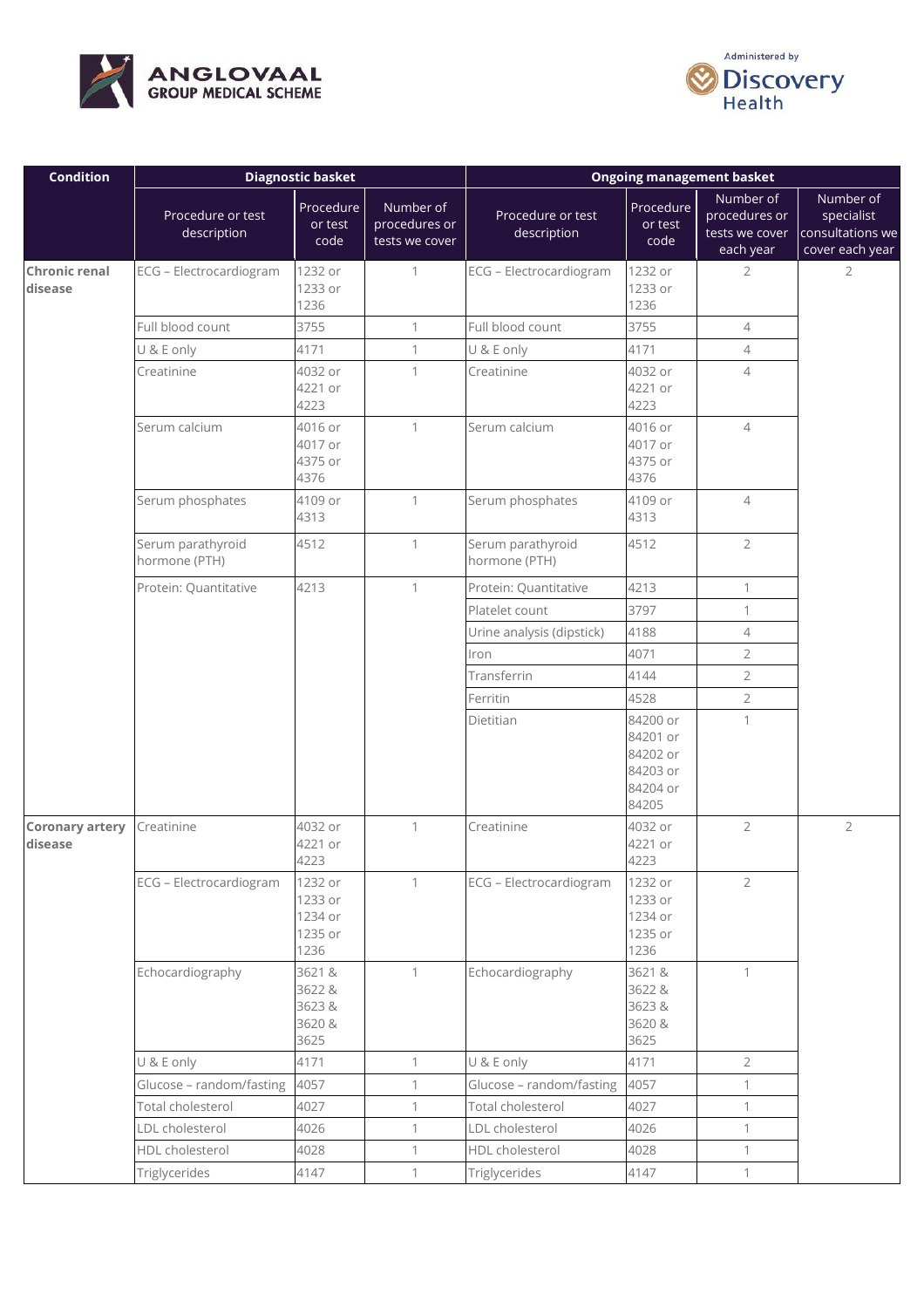



| <b>Condition</b>       | <b>Diagnostic basket</b>                                        |                                       |                                              | <b>Ongoing management basket</b>                              |                              |                                                           |                                                                   |
|------------------------|-----------------------------------------------------------------|---------------------------------------|----------------------------------------------|---------------------------------------------------------------|------------------------------|-----------------------------------------------------------|-------------------------------------------------------------------|
|                        | Procedure or test<br>description                                | Procedure<br>or test<br>code          | Number of<br>procedures or<br>tests we cover | Procedure or test<br>description                              | Procedure<br>or test<br>code | Number of<br>procedures or<br>tests we cover<br>each year | Number of<br>specialist<br>consultations<br>we cover each<br>year |
| <b>Coronary artery</b> | C-reactive protein                                              | 3947                                  | $\mathbf{1}$                                 |                                                               |                              |                                                           |                                                                   |
| disease                | Urine analysis (dipstick)                                       | 4188                                  | $\mathbf{1}$                                 |                                                               |                              |                                                           |                                                                   |
|                        | Full blood count                                                | 3755                                  | $\mathbf{1}$                                 |                                                               |                              |                                                           |                                                                   |
|                        | Thyrotropin (TSH)                                               | 4507                                  | $\mathbf{1}$                                 |                                                               |                              |                                                           |                                                                   |
|                        | X-ray of the chest two<br>views, PA and lateral                 | 30110                                 | 1                                            |                                                               |                              |                                                           |                                                                   |
|                        | Platelet count                                                  | 3797                                  | $\mathbf{1}$                                 |                                                               |                              |                                                           |                                                                   |
| Crohn's disease        | Colonoscopy                                                     | 1653 or<br>1656                       | $\mathbf{1}$                                 | Colonoscopy                                                   | 1653 or<br>1656              | $\mathbf{1}$                                              | 3                                                                 |
|                        | Erythrocyte sedimentation 3743 or<br>rate or C-reactive protein | 3947                                  | $\mathbf{1}$                                 | C-reactive protein                                            | 3947                         | $\overline{2}$                                            |                                                                   |
|                        | Full blood count                                                | 3755                                  | $\mathbf{1}$                                 | Full blood count                                              | 3755                         | $\overline{2}$                                            |                                                                   |
|                        | Histology                                                       | 4567&<br>4571<br>or<br>4582 &<br>4584 | 3                                            |                                                               |                              |                                                           |                                                                   |
| <b>Diabetes</b>        | U & E only                                                      | 4171                                  | $\mathbf{1}$                                 | U & E only                                                    | 4171                         | 3                                                         | $\mathbf{1}$                                                      |
| insipidus              | Creatinine                                                      | 4032 or<br>4223 or<br>4221            | 1                                            | Creatinine                                                    | 4032 or<br>4223 or<br>4221   | 3                                                         |                                                                   |
|                        | Osmolality: Serum or<br>urine                                   | 4093                                  | $\mathbf{1}$                                 | Osmolality: Serum or<br>urine                                 | 4093                         | $\mathbf{1}$                                              |                                                                   |
| Diabetes type 1        | ECG - Electrocardiogram                                         | 1232 or<br>1233 or<br>1236            | $\mathbf{1}$                                 | ECG - Electrocardiogram                                       | 1232 or<br>1233 or<br>1236   | $\mathbf{1}$                                              | 1 (Ophthal-<br>mologist)                                          |
|                        | Microalbuminuria                                                | 4261 or<br>4262                       | $\mathbf{1}$                                 | Microalbuminuria                                              | 4261 or<br>4262              | $\overline{2}$                                            | 4 (Other<br>Specialist)                                           |
|                        | Urine analysis (dipstick)                                       | 4188                                  | 1                                            | Urine analysis (dipstick)                                     | 4188                         | $\overline{4}$                                            |                                                                   |
|                        | LDL cholesterol                                                 | 4026                                  | 1                                            | LDL cholesterol                                               | 4026                         |                                                           |                                                                   |
|                        | HDL cholesterol                                                 | 4028                                  | $\mathbf{1}$                                 | HDL cholesterol                                               | 4028                         | 1                                                         |                                                                   |
|                        | Triglycerides                                                   | 4147                                  | 1                                            | Triglycerides                                                 | 4147                         | $\mathbf{1}$                                              |                                                                   |
|                        | Total cholesterol                                               | 4027                                  | $\mathbf{1}$                                 | Total cholesterol                                             | 4027                         | 1                                                         |                                                                   |
|                        | U & E only                                                      | 4171                                  | $\mathbf{1}$                                 | U & E only                                                    | 4171                         | $\mathbf{1}$                                              |                                                                   |
|                        | Serum creatinine                                                | 4032 or<br>4223                       | $\mathbf{1}$                                 | Serum creatinine                                              | 4032 or<br>4223              | $\mathbf{1}$                                              |                                                                   |
|                        | Urine creatinine                                                | 4221                                  | $\mathbf{1}$                                 | Urine creatinine                                              | 4221                         | $\mathbf{1}$                                              |                                                                   |
|                        | Glucose - random/fasting                                        | 4057                                  | $\mathbf{1}$                                 | HBA1c                                                         | 4064                         | $\overline{4}$                                            |                                                                   |
|                        | Two-hour glucose-OGTT                                           | 4049                                  | 1                                            | Basic capital equipped in<br>own rooms by<br>ophthalmologists | 3009                         | 1                                                         |                                                                   |
|                        |                                                                 |                                       |                                              | Fundus examination                                            | 3003 or<br>3004 or<br>3027   | $\mathbf{1}$                                              |                                                                   |
|                        |                                                                 |                                       |                                              | Tonometry                                                     | 3014                         | $\mathbf{1}$                                              |                                                                   |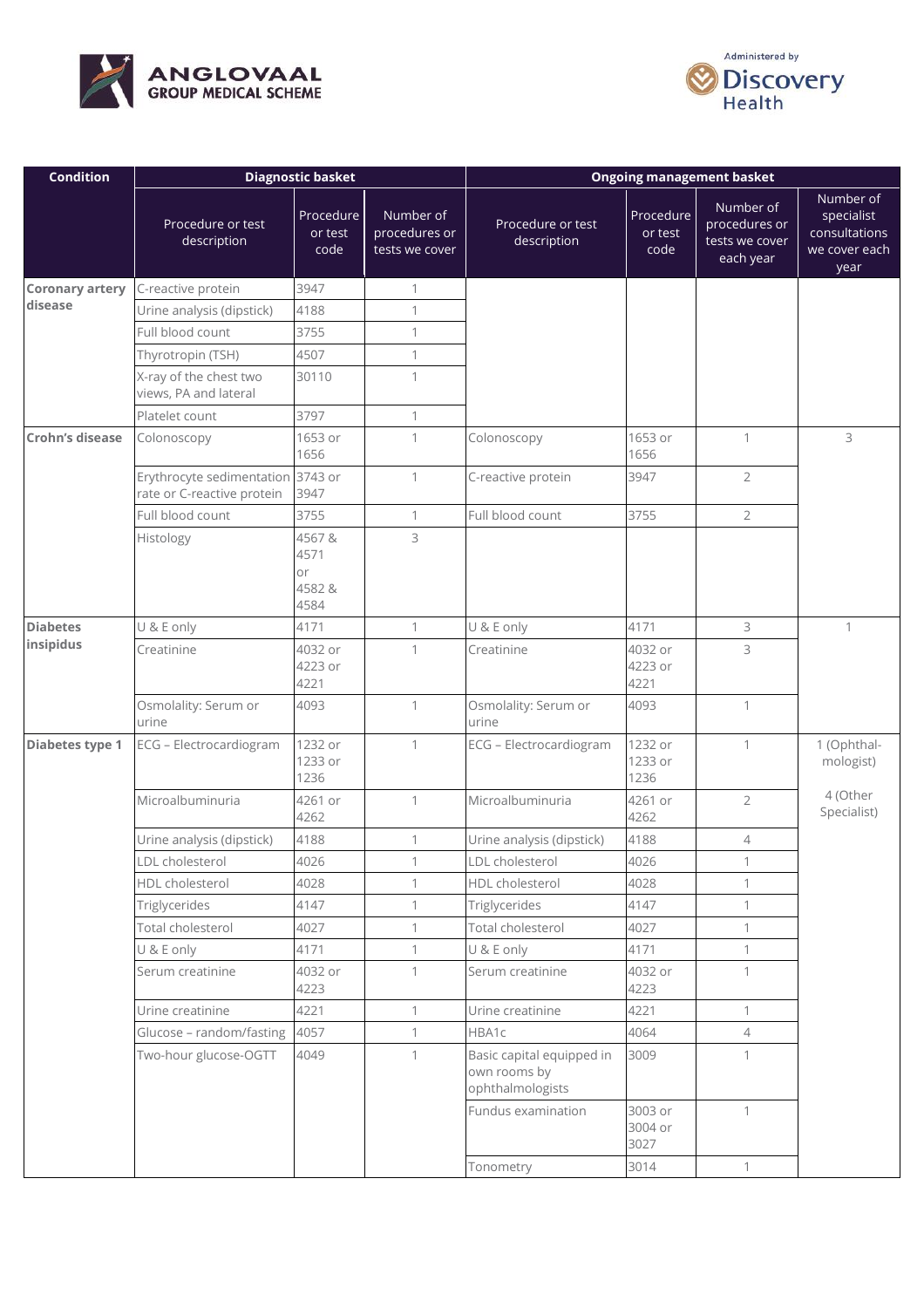



| <b>Condition</b> |                                  | <b>Diagnostic basket</b>     |                                              | <b>Ongoing management basket</b>                              |                                                                   |                                                           |                                                                   |
|------------------|----------------------------------|------------------------------|----------------------------------------------|---------------------------------------------------------------|-------------------------------------------------------------------|-----------------------------------------------------------|-------------------------------------------------------------------|
|                  | Procedure or test<br>description | Procedure<br>or test<br>code | Number of<br>procedures or<br>tests we cover | Procedure or test<br>description                              | Procedure<br>or test<br>code                                      | Number of<br>procedures or<br>tests we cover<br>each year | Number of<br>specialist<br>consultations<br>we cover each<br>year |
| Diabetes type 1  |                                  |                              |                                              | Podiatrist                                                    | 68301 or<br>68302 or<br>68303 or<br>68304                         | 1                                                         |                                                                   |
|                  |                                  |                              |                                              | Dietitian                                                     | 84200 or<br>84201 or<br>84202 or<br>84203 or<br>84204 or<br>84205 | $\mathbf{1}$                                              |                                                                   |
| Diabetes type 2  | ECG - Electrocardiogram          | 1232 or<br>1233 or<br>1236   | $\mathbf{1}$                                 | ECG - Electrocardiogram                                       | 1232 or<br>1233 or<br>1236                                        | $\mathbf{1}$                                              | 1 (Ophthal-<br>mologist)                                          |
|                  | Microalbuminuria                 | 4261 or<br>4262              | $\mathbf{1}$                                 | Microalbuminuria                                              | 4261 or<br>4262                                                   | $\overline{2}$                                            | 1 (Other<br>Specialist                                            |
|                  | Urine analysis (dipstick)        | 4188                         | $\mathbf{1}$                                 | Urine analysis (dipstick)                                     | 4188                                                              | $\overline{4}$                                            |                                                                   |
|                  | Total cholesterol                | 4027                         | $\mathbf{1}$                                 | Total cholesterol                                             | 4027                                                              | $\mathbf{1}$                                              |                                                                   |
|                  | LDL cholesterol                  | 4026                         | $\mathbf{1}$                                 | LDL cholesterol                                               | 4026                                                              | $\mathbf{1}$                                              |                                                                   |
|                  | HDL cholesterol                  | 4028                         | $\mathbf{1}$                                 | HDL cholesterol                                               | 4028                                                              | $\mathbf{1}$                                              |                                                                   |
|                  | Triglycerides                    | 4147                         | $\mathbf{1}$                                 | Triglycerides                                                 | 4147                                                              | $\mathbf{1}$                                              |                                                                   |
|                  | U & E only                       | 4171                         | $\mathbf{1}$                                 | U & E only                                                    | 4171                                                              | $\mathbf{1}$                                              |                                                                   |
|                  | Serum creatinine                 | 4032 or<br>4223              | $\mathbf{1}$                                 | Serum creatinine                                              | 4032 or<br>4223                                                   | $\mathbf{1}$                                              |                                                                   |
|                  | Urine creatinine                 | 4221                         | $\mathbf{1}$                                 | Urine creatinine                                              | 4221                                                              | $\mathbf{1}$                                              |                                                                   |
|                  | Glucose - random/fasting         | 4057                         | $\mathbf{1}$                                 | HBA1c                                                         | 4064                                                              | 4                                                         |                                                                   |
|                  | Two-hour glucose-OGTT            | 4049                         | $\mathbf{1}$                                 | Dietitian                                                     | 84200 or<br>84201 or<br>84202 or<br>84203 or<br>84204 or<br>84205 | $\mathbf{1}$                                              |                                                                   |
|                  |                                  |                              |                                              | Fundus examination                                            | 3003 or<br>3004 or<br>3027                                        | 1                                                         |                                                                   |
|                  |                                  |                              |                                              | Tonometry                                                     | 3014                                                              | $\mathbf{1}$                                              |                                                                   |
|                  |                                  |                              |                                              | Basic capital equipped in<br>own rooms by<br>ophthalmologists | 3009                                                              | 1                                                         |                                                                   |
|                  |                                  |                              |                                              | Podiatrist                                                    | 68301 or<br>68302 or<br>68303 or<br>68304                         | $\mathbf{1}$                                              |                                                                   |
| Dysrhythmia      | C-reactive protein               | 3947                         | $\mathbf{1}$                                 | Prothrombin index (PI)                                        | 3805                                                              | 24                                                        | $\overline{2}$                                                    |
|                  | Thyrotropin (TSH)                | 4507                         | $\mathbf{1}$                                 | Therapeutic drug level:<br>Dosage                             | 3806                                                              | 24                                                        |                                                                   |
|                  | Magnesium:<br>Spectrophotometric | 4094                         | $\mathbf{1}$                                 | Magnesium:<br>Spectrophotometric                              | 4094                                                              | $\mathbf{1}$                                              |                                                                   |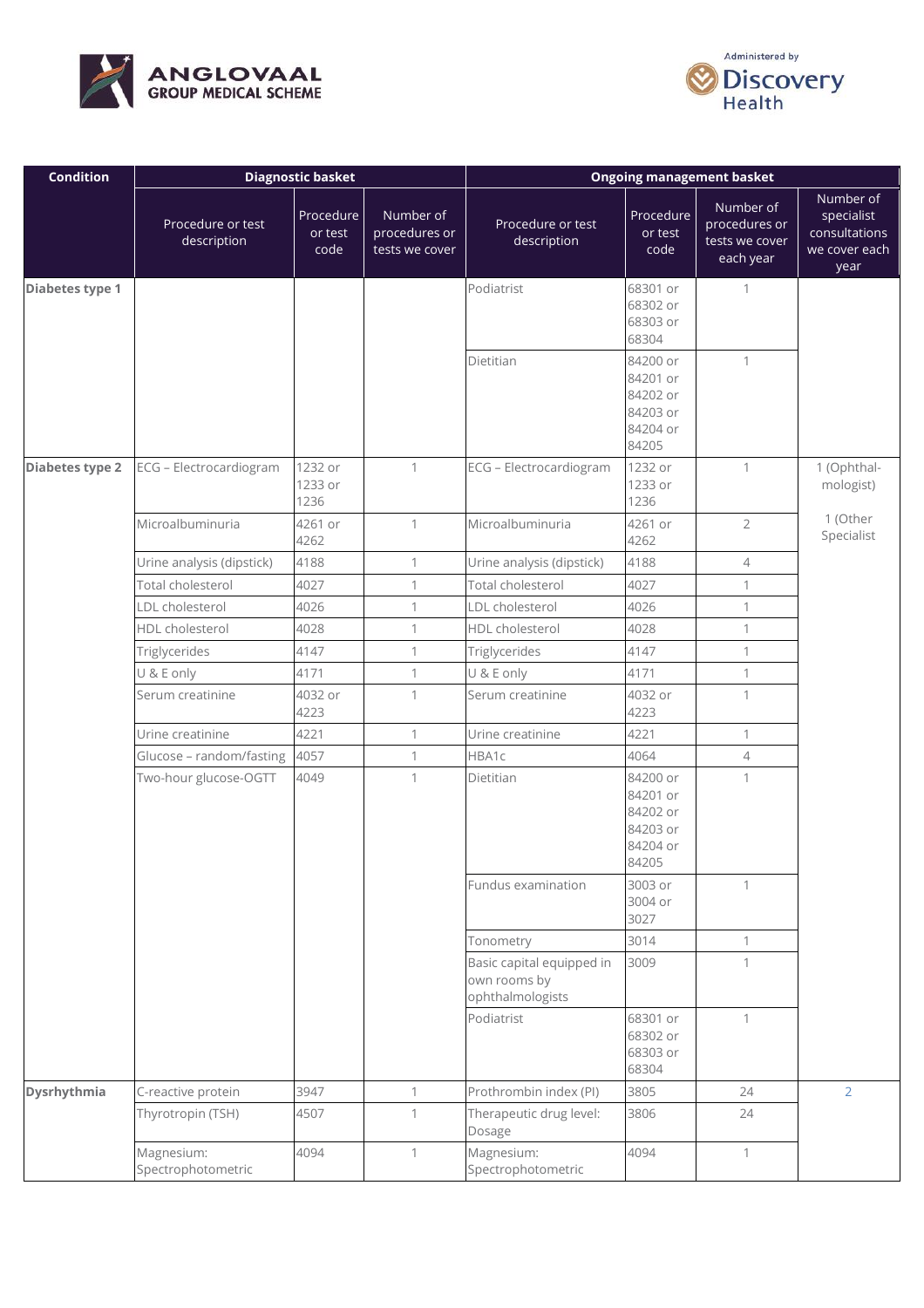



| <b>Condition</b> |                                                                  | <b>Diagnostic basket</b>                    |                                              | <b>Ongoing management basket</b>                                 |                                             |                                                           |                                                                |
|------------------|------------------------------------------------------------------|---------------------------------------------|----------------------------------------------|------------------------------------------------------------------|---------------------------------------------|-----------------------------------------------------------|----------------------------------------------------------------|
|                  | Procedure or test<br>description                                 | Procedure<br>or test<br>code                | Number of<br>procedures or<br>tests we cover | Procedure or test<br>description                                 | Procedure<br>or test<br>code                | Number of<br>procedures or<br>tests we cover<br>each year | Number of<br>specialist<br>consultations we<br>cover each year |
| Dysrhythmia      | ECG - Electrocardiogram                                          | 1232 or                                     | $\mathbf{1}$                                 | ECG - Electrocardiogram                                          | 1232 or                                     | 3                                                         |                                                                |
|                  |                                                                  | 1233 or<br>1234 or<br>1235 or<br>1236       |                                              |                                                                  | 1233 or<br>1234 or<br>1235 or<br>1236       | 1                                                         |                                                                |
|                  | Echocardiography                                                 | 3621 &<br>3622 &<br>3623&<br>3620 &<br>3625 | $\mathbf{1}$                                 | Echocardiography                                                 | 3621 &<br>3622 &<br>3623&<br>3620 &<br>3625 | $\mathbf{1}$                                              |                                                                |
|                  | Creatinine                                                       | 4032 or<br>4221 or<br>4223                  | 1                                            | Creatinine                                                       | 4032 or<br>4221 or<br>4223                  | $\mathbf{1}$                                              |                                                                |
|                  | U & E only                                                       | 4171                                        | $\mathbf{1}$                                 | U & E only                                                       | 4171                                        | $\overline{2}$                                            |                                                                |
|                  | 24 Hour ambulatory<br>ECG monitoring (holter)                    | 1238 &<br>1239                              | 1                                            | Drug level in biological<br>fluid                                | 4081 or<br>4370 or<br>4493                  | $\overline{2}$                                            |                                                                |
|                  | Serum calcium                                                    | 4016 or<br>4017 or                          | 1                                            | Threshold testing:<br>Own equipment                              | 1268                                        | $\mathbf{1}$                                              |                                                                |
|                  |                                                                  | 4375 or<br>4376                             |                                              | Programming of atrio-<br>ventricular sequential<br>pacemaker     | 1270                                        | $\mathbf{1}$                                              |                                                                |
| <b>Epilepsy</b>  | $EEG -$<br>Electro-encephalography                               | 2711&<br>2712                               | 1                                            | $EEG -$<br>Electro-encephalography                               | 2711&<br>2712                               | $\mathbf{1}$                                              | 3                                                              |
|                  | EEG with special activation 75133                                |                                             | 1                                            | Drug level in biological<br>fluid                                | 4081 or<br>4370 or<br>4493                  | 3                                                         |                                                                |
| Glaucoma         | Tonometry                                                        | 3014                                        | 1                                            | Tonometry                                                        | 3014                                        | 3                                                         | 3                                                              |
|                  | Fundus examination                                               | 3003 or<br>3004                             | 1                                            | Fundus examination                                               | 3003 or<br>3004                             | 3                                                         |                                                                |
|                  | Gonioscopy                                                       | 3002                                        | $\mathbf{1}$                                 | Gonioscopy                                                       | 3002                                        | 3                                                         |                                                                |
|                  | Basic capital equipped in<br>own rooms by<br>ophthalmologists    | 3009                                        | $\mathbf{1}$                                 | Basic capital equipped in<br>own rooms by<br>ophthalmologists    | 3009                                        | 3                                                         |                                                                |
|                  | Visual fields                                                    | 3016 or<br>3017                             | $\mathbf{1}$                                 | Visual fields                                                    | 3016 or<br>3017                             | $\overline{2}$                                            |                                                                |
|                  | Disc and nerve fibre<br>layer analysis or<br>Disc photography    | 3026 or<br>3027                             | $\mathbf{1}$                                 | Disc and nerve fibre<br>layer analysis or<br>Disc photography    | 3026 or<br>3027                             | $\mathbf{1}$                                              |                                                                |
|                  | Optical Coherent<br>Tomography (OCT)<br>of Optic nerve or macula | 3028                                        | $\overline{2}$<br>(1 per eye)                | Optical Coherent<br>Tomography (OCT)<br>of Optic nerve or macula | 3028                                        | $\overline{2}$<br>(1 per eye)                             |                                                                |
|                  | Central corneal thickness<br>measurement                         | 3020                                        | $\overline{2}$<br>(1 per eye)                | Retinal threshold trend<br>evaluation                            | 3018                                        | $\mathbf{1}$                                              |                                                                |
| Haemophilia      | Full blood count                                                 | 3755                                        | $\mathbf{1}$                                 | Full blood count                                                 | 3755                                        | $\mathbf{1}$                                              | $\overline{2}$                                                 |
|                  | Platelet count                                                   | 3797                                        | $\mathbf{1}$                                 | Platelet count                                                   | 3797                                        | $\mathbf{1}$                                              |                                                                |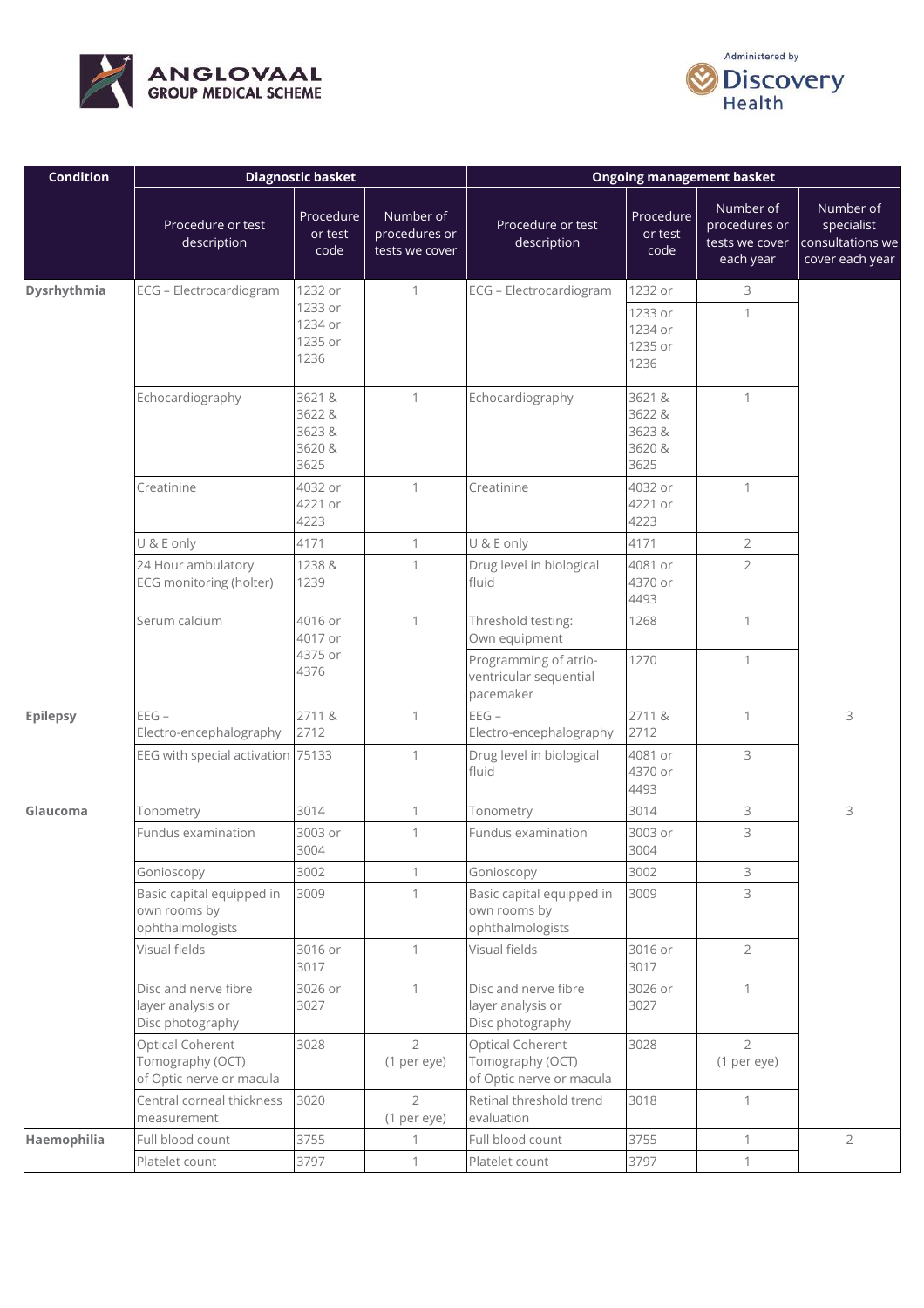



| <b>Condition</b>      |                                                                                                      | <b>Diagnostic basket</b>      |                                              | <b>Ongoing management basket</b>                                                                     |                               |                                                           |                                                                |
|-----------------------|------------------------------------------------------------------------------------------------------|-------------------------------|----------------------------------------------|------------------------------------------------------------------------------------------------------|-------------------------------|-----------------------------------------------------------|----------------------------------------------------------------|
|                       | Procedure or test<br>description                                                                     | Procedure<br>or test<br>code  | Number of<br>procedures or<br>tests we cover | Procedure or test<br>description                                                                     | Procedure<br>or test<br>code  | Number of<br>procedures or<br>tests we cover<br>each year | Number of<br>specialist<br>consultations we<br>cover each year |
| Haemophilia           | Factor VIII or Factor IX<br>antigen or Coagulation<br>factors                                        | 3758 or<br>3757               | 1                                            | Factor VIII or Factor IX<br>inhibitors                                                               | 3724                          | 1                                                         |                                                                |
|                       | Fibrinogen titre                                                                                     | 3825                          | 1                                            |                                                                                                      |                               |                                                           |                                                                |
|                       | <b>Bleeding time</b>                                                                                 | 3713                          | $\mathbf{1}$                                 |                                                                                                      |                               |                                                           |                                                                |
|                       | PTT - Partial<br>thromboplastin time                                                                 | 3837                          | $\mathbf{1}$                                 |                                                                                                      |                               |                                                           |                                                                |
|                       | Prothrombin index (PI)                                                                               | 3805                          | 1                                            |                                                                                                      |                               |                                                           |                                                                |
|                       | Therapeutic drug level:<br>Dosage                                                                    | 3806                          | 1                                            |                                                                                                      |                               |                                                           |                                                                |
|                       | Thrombin time                                                                                        | 3841                          | $\mathbf{1}$                                 |                                                                                                      |                               |                                                           |                                                                |
| Hyperlipidaemia       | Total cholesterol                                                                                    | 4027                          | $\mathbf{1}$                                 | Total cholesterol                                                                                    | 4027                          | $\mathbf{1}$                                              | $\circ$                                                        |
|                       | LDL cholesterol                                                                                      | 4026                          | $\mathbf{1}$                                 | LDL cholesterol                                                                                      | 4026                          | $\mathbf{1}$                                              |                                                                |
|                       | HDL cholesterol                                                                                      | 4028                          | 1                                            | HDL cholesterol                                                                                      | 4028                          | 1                                                         |                                                                |
|                       | Triglycerides                                                                                        | 4147                          | $\mathbf{1}$                                 | Triglycerides                                                                                        | 4147                          | $\mathbf 1$                                               |                                                                |
|                       | Thyrotropin (TSH)                                                                                    | 4507                          | 1                                            | AST - Aspartate<br>aminotransferase                                                                  | 4130                          | 1                                                         |                                                                |
|                       |                                                                                                      |                               |                                              | ALT - Alanine<br>aminotransferase                                                                    | 4131                          | $\mathbf{1}$                                              |                                                                |
| Hypertension          | ECG - Electrocardiogram                                                                              | 1232 or<br>1233               | $\mathbf{1}$                                 | ECG - Electrocardiogram                                                                              | 1232 or<br>1233               | $\mathbf{1}$                                              | $\mathbf{1}$                                                   |
|                       | Urine analysis (dipstick)                                                                            | 4188                          | $\mathbf{1}$                                 | Urine analysis (dipstick)                                                                            | 4188                          | $\mathbf{1}$                                              |                                                                |
|                       | Glucose - random/fasting                                                                             | 4057                          | $\mathbf{1}$                                 | Glucose - random/fasting                                                                             | 4057                          | $\mathbf{1}$                                              |                                                                |
|                       | Total cholesterol                                                                                    | 4027                          | $\mathbf{1}$                                 | Total cholesterol                                                                                    | 4027                          | $\mathbf{1}$                                              |                                                                |
|                       | Creatinine                                                                                           | 4032 or<br>4221 or<br>4223    | $\mathbf{1}$                                 | Creatinine                                                                                           | 4032 or<br>4221 or<br>4223    | $\mathbf{1}$                                              |                                                                |
|                       | 24 Hour ambulatory blood 1237<br>pressure                                                            |                               | $\mathbf{1}$                                 | Potassium                                                                                            | 4113                          | $\mathbf{1}$                                              |                                                                |
|                       | U & E only                                                                                           | 4171                          | $\mathbf{1}$                                 |                                                                                                      |                               |                                                           |                                                                |
| Hypothyroidism        | Thyrotropin (TSH)                                                                                    | 4507                          | $\mathbf{1}$                                 | Thyrotropin (TSH)                                                                                    | 4507                          | $\overline{2}$                                            | $\circ$                                                        |
|                       | Free thyroxine (FT4)                                                                                 | 4482                          | $\mathbf{1}$                                 | Free thyroxine (FT4)                                                                                 | 4482                          | $\overline{2}$                                            |                                                                |
|                       | Total cholesterol                                                                                    | 4027                          | $\mathbf{1}$                                 |                                                                                                      |                               |                                                           |                                                                |
| Multiple<br>sclerosis | MR of the brain pre and<br>post contrast or<br>uncontrasted                                          | 10430 or<br>10410             | $\mathbf{1}$                                 | MR of the brain pre and<br>post contrast or<br>uncontrasted                                          | 10430 or<br>10410             | $\mathbf{1}$                                              | $\overline{2}$                                                 |
|                       | MR of the cervical spine<br>and cranio-cervical<br>junction pre and post<br>contrast or uncontrasted | 51420 or<br>51410 or<br>51400 | $\mathbf{1}$                                 | MR of the cervical spine<br>and cranio-cervical<br>junction pre and post<br>contrast or uncontrasted | 51420 or<br>51410 or<br>51400 | $\mathbf{1}$                                              |                                                                |
|                       | MR of the thoracic spine<br>pre and post contrast or<br>uncontrasted                                 | 52420 or<br>52410 or<br>52400 | 1                                            | MR of the thoracic spine<br>pre and post contrast or<br>uncontrasted                                 | 52420 or<br>52410 or<br>52400 | 1                                                         |                                                                |
|                       | Visual evoked potentials<br>(VEP): Unilateral                                                        | 2681                          | 1                                            | AST - Aspartate<br>aminotransferase                                                                  | 4130                          | $\mathbf{1}$                                              |                                                                |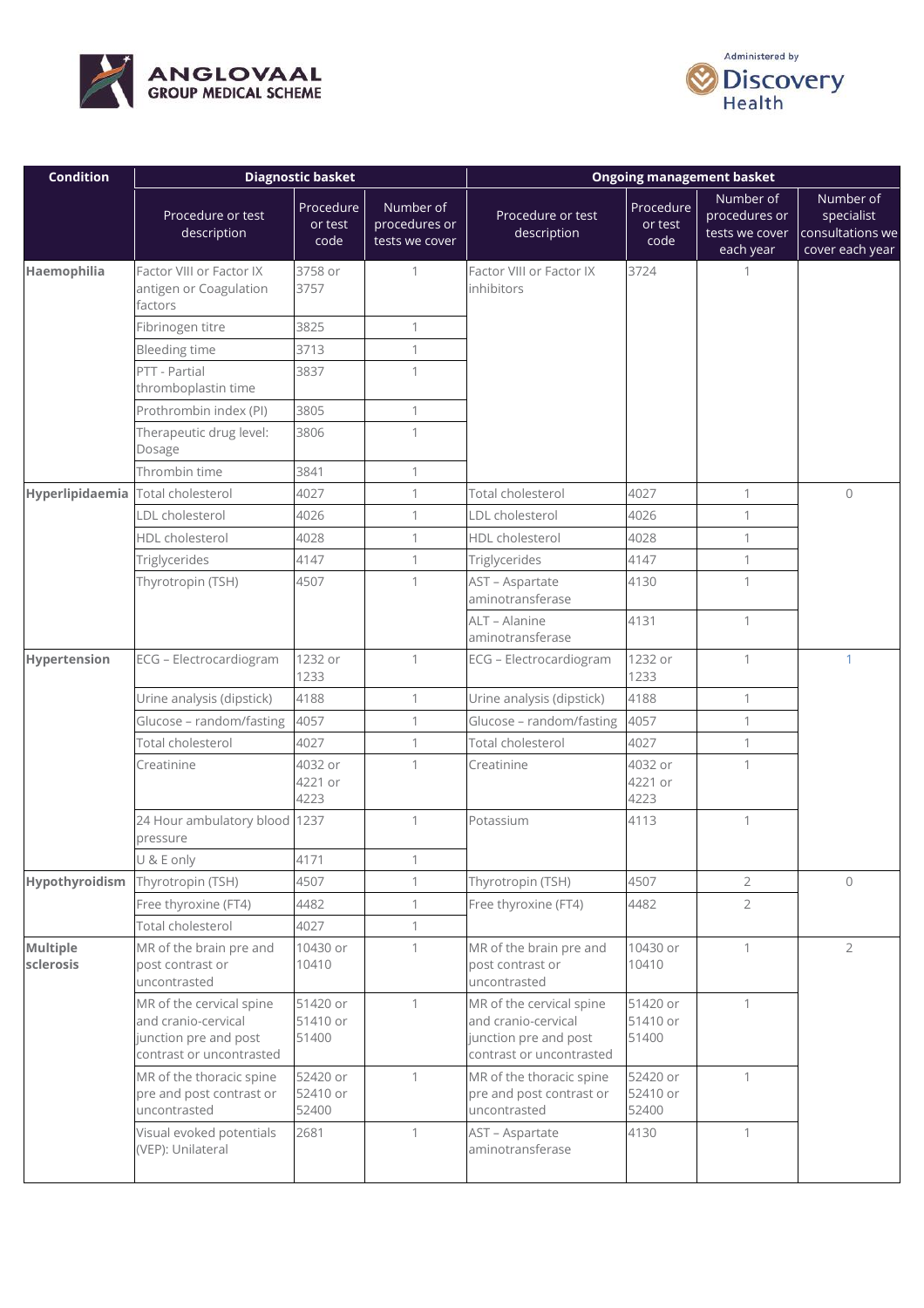



| <b>Condition</b>               |                                                                    | <b>Diagnostic basket</b>      |                                              | <b>Ongoing management basket</b>                                                                  |                               |                                                           |                                                                |
|--------------------------------|--------------------------------------------------------------------|-------------------------------|----------------------------------------------|---------------------------------------------------------------------------------------------------|-------------------------------|-----------------------------------------------------------|----------------------------------------------------------------|
|                                | Procedure or test<br>description                                   | Procedure<br>or test<br>code  | Number of<br>procedures or<br>tests we cover | Procedure or test<br>description                                                                  | Procedure<br>or test<br>code  | Number of<br>procedures or<br>tests we cover<br>each year | Number of<br>specialist<br>consultations we<br>cover each year |
| Multiple<br><b>sclerosis</b>   | Visual evoked potentials<br>(VEP): Bilateral                       | 2682                          | $\mathbf{1}$                                 | ALT - Alanine<br>aminotransferase                                                                 | 4131                          | 1                                                         |                                                                |
|                                | MR of the lumbar spine<br>pre and post contrast or<br>uncontrasted | 53420 or<br>53410 or<br>53400 | $\mathbf{1}$                                 | MR of the lumbar spine<br>pre and post contrast or<br>uncontrasted                                | 53420 or<br>53410 or<br>53400 | $\mathbf{1}$                                              |                                                                |
| Parkinson's<br>disease         |                                                                    |                               |                                              | No diagnostic or monitoring tests apply as the diagnosis of this condition remains a clinical one |                               |                                                           | $\overline{2}$                                                 |
| <b>Rheumatoid</b><br>arthritis | Erythrocyte sedimentation<br>rate or C-reactive protein            | 3743 or<br>3947               | $\mathbf{1}$                                 | Erythrocyte sedimentation 3743 or<br>rate or C-reactive protein                                   | 3947                          | $\overline{4}$                                            | $\overline{4}$                                                 |
|                                | Full blood count                                                   | 3755                          | $\mathbf{1}$                                 | Full blood count                                                                                  | 3755                          | $\overline{2}$                                            |                                                                |
|                                | Platelet count                                                     | 3797                          | $\mathbf{1}$                                 | Platelet count                                                                                    | 3797                          | $\overline{2}$                                            |                                                                |
|                                | Urine analysis (dipstick)                                          | 4188                          | $\mathbf{1}$                                 | Urine analysis (dipstick)                                                                         | 4188                          | $\overline{4}$                                            |                                                                |
|                                | AST - Aspartate<br>aminotransferase                                | 4130                          | $\mathbf{1}$                                 | AST - Aspartate<br>aminotransferase                                                               | 4130                          | $\overline{4}$                                            |                                                                |
|                                | ALT - Alanine<br>aminotransferase                                  | 4131                          | $\mathbf{1}$                                 | ALT - Alanine<br>aminotransferase                                                                 | 4131                          | $\overline{4}$                                            |                                                                |
|                                | Anti-CCP                                                           | 4600                          | $\mathbf 1$                                  | Anti-CCP                                                                                          | 4600                          | $\mathbf{1}$                                              |                                                                |
|                                | X-ray of the right hand                                            | 65105                         | $\mathbf{1}$                                 | X-ray of the right hand                                                                           | 65105                         | $\mathbf{1}$                                              |                                                                |
|                                | X-ray of the left hand                                             | 65100                         | $\mathbf{1}$                                 | X-ray of the left hand                                                                            | 65100                         | $\mathbf{1}$                                              |                                                                |
|                                | X-ray of the right foot                                            | 74125                         | 1                                            | X-ray of the right foot                                                                           | 74125                         | $\mathbf{1}$                                              |                                                                |
|                                | X-ray of the left foot                                             | 74120                         | $\mathbf{1}$                                 | X-ray of the left foot                                                                            | 74120                         | $\mathbf{1}$                                              |                                                                |
|                                | X-ray of the chest two<br>views, PA and lateral                    | 30110                         | 1                                            | X-ray of the chest two<br>views, PA and lateral                                                   | 30110                         | 1                                                         |                                                                |
|                                | Rheumatoid factor                                                  | 3959                          | $\mathbf{1}$                                 |                                                                                                   |                               |                                                           |                                                                |
|                                | ANF                                                                | 3934                          | $\mathbf{1}$                                 |                                                                                                   |                               |                                                           |                                                                |
| Schizophrenia                  |                                                                    |                               |                                              | AST - Aspartate<br>aminotransferase                                                               | 4130                          | $\overline{2}$                                            | $\overline{4}$                                                 |
|                                |                                                                    |                               |                                              | ALT - Alanine<br>aminotransferase                                                                 | 4131                          | $\overline{2}$                                            |                                                                |
|                                |                                                                    |                               |                                              | Creatinine                                                                                        | 4032 or<br>4221 or<br>4223    | $\overline{2}$                                            |                                                                |
|                                |                                                                    |                               |                                              | U & E only                                                                                        | 4171                          | $\overline{2}$                                            |                                                                |
|                                |                                                                    |                               |                                              | Drug level in biological<br>fluid                                                                 | 4081 or<br>4370 or<br>4493    | 3                                                         |                                                                |
| <b>Systemic lupus</b>          | Full blood count                                                   | 3755                          | $\mathbf{1}$                                 | Full blood count                                                                                  | 3755                          | $\overline{4}$                                            | $\overline{4}$                                                 |
| erythematosus                  | Urine analysis (dipstick)                                          | 4188                          | $\mathbf{1}$                                 | Urine analysis (dipstick)                                                                         | 4188                          | $\overline{4}$                                            |                                                                |
|                                | U & E only                                                         | 4171                          | $\mathbf{1}$                                 | U & E only                                                                                        | 4171                          | 4                                                         |                                                                |
|                                | Platelet count                                                     | 3797                          | $\mathbf{1}$                                 | Platelet count                                                                                    | 3797                          | 1                                                         |                                                                |
|                                | Kidney biopsy                                                      | 1841                          | $\mathbf{1}$                                 | Total cholesterol                                                                                 | 4027                          | $\mathbf{1}$                                              |                                                                |
|                                | X-ray of the chest two<br>views, PA and lateral                    | 30110                         | 1                                            | X-ray of the chest two<br>views, PA and lateral                                                   | 30110                         | 1                                                         |                                                                |
|                                | Complement fixation test                                           | 3963 or<br>4182               | $\mathbf{1}$                                 | Complement fixation test                                                                          | 3963 or<br>4182               | $\overline{2}$                                            |                                                                |
|                                | ANF                                                                | 3934                          | $\mathbf{1}$                                 | Antiglobulin test (Coombs) 3709                                                                   |                               | $\overline{2}$                                            |                                                                |